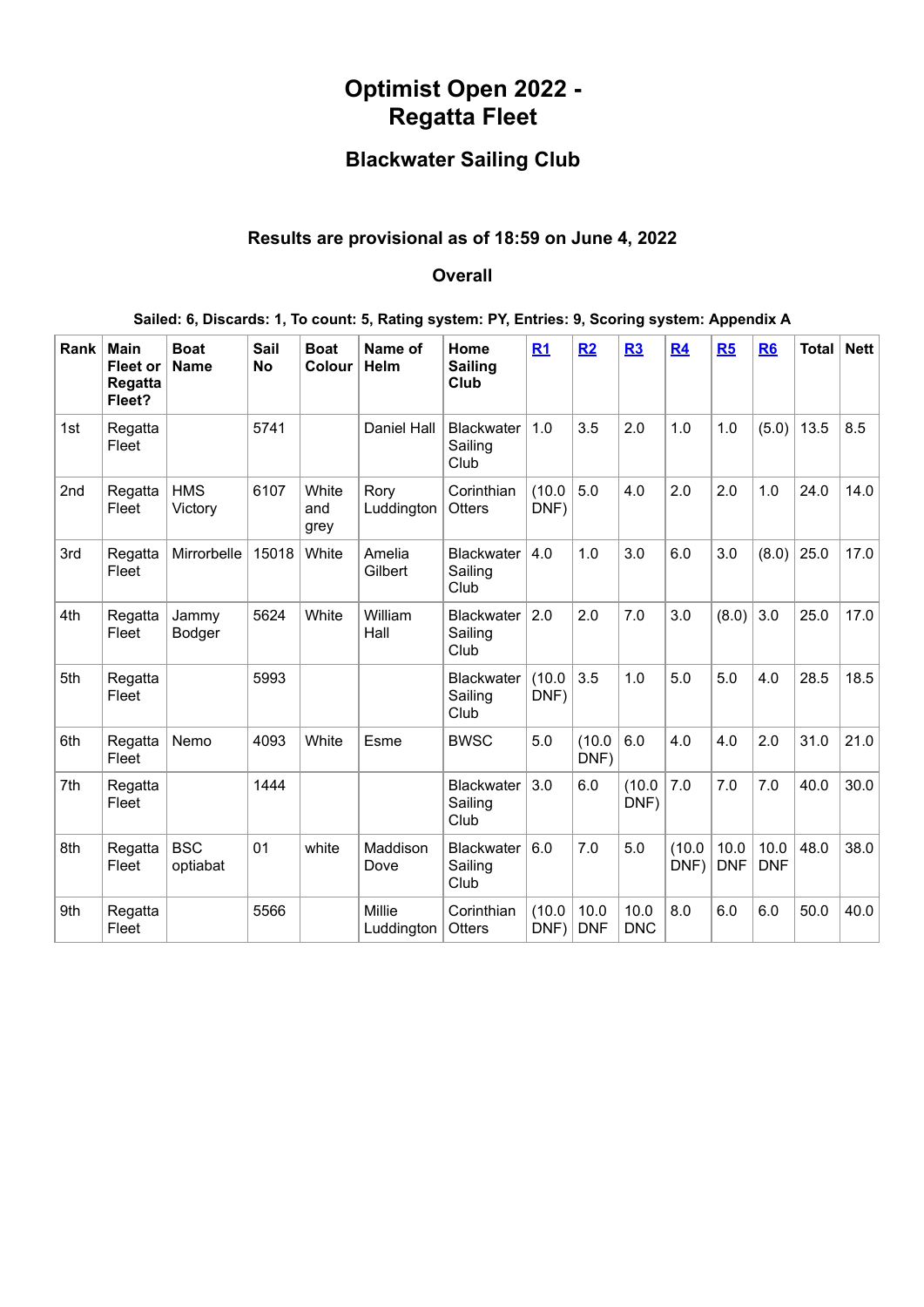|  | Start: Start 1, Finishes: Place |  |
|--|---------------------------------|--|
|  |                                 |  |

<span id="page-1-0"></span>

| Rank | <b>Main Fleet or Regatta</b><br>Fleet? | <b>Boat Name</b>       | Sail<br>No | <b>Boat</b><br>Colour | Name of<br><b>Helm</b> | <b>Home Sailing Club</b>          | <b>Place</b>   | <b>Points</b> |
|------|----------------------------------------|------------------------|------------|-----------------------|------------------------|-----------------------------------|----------------|---------------|
| 1    | Regatta Fleet                          |                        | 5741       |                       | Daniel Hall            | <b>Blackwater Sailing</b><br>Club | $\mathbf{1}$   | 1.0           |
| 2    | Regatta Fleet                          | Jammy<br>Bodger        | 5624       | White                 | <b>William Hall</b>    | <b>Blackwater Sailing</b><br>Club | $\overline{2}$ | 2.0           |
| 3    | Regatta Fleet                          |                        | 1444       |                       |                        | <b>Blackwater Sailing</b><br>Club | 3              | 3.0           |
| 4    | Regatta Fleet                          | Mirrorbelle            | 15018      | White                 | Amelia Gilbert         | <b>Blackwater Sailing</b><br>Club | 4              | 4.0           |
| 5    | Regatta Fleet                          | Nemo                   | 4093       | White                 | Esme                   | <b>BWSC</b>                       | 5              | 5.0           |
| 6    | Regatta Fleet                          | <b>BSC</b><br>optiabat | 01         | white                 | Maddison<br>Dove       | <b>Blackwater Sailing</b><br>Club | 6              | 6.0           |
| 7    | Regatta Fleet                          | <b>HMS Victory</b>     | 6107       | White and<br>grey     | Rory<br>Luddington     | <b>Corinthian Otters</b>          | <b>DNF</b>     | 10.0          |
| 7    | Regatta Fleet                          |                        | 5993       |                       |                        | <b>Blackwater Sailing</b><br>Club | <b>DNF</b>     | 10.0          |
| 7    | Regatta Fleet                          |                        | 5566       |                       | Millie<br>Luddington   | <b>Corinthian Otters</b>          | <b>DNF</b>     | 10.0          |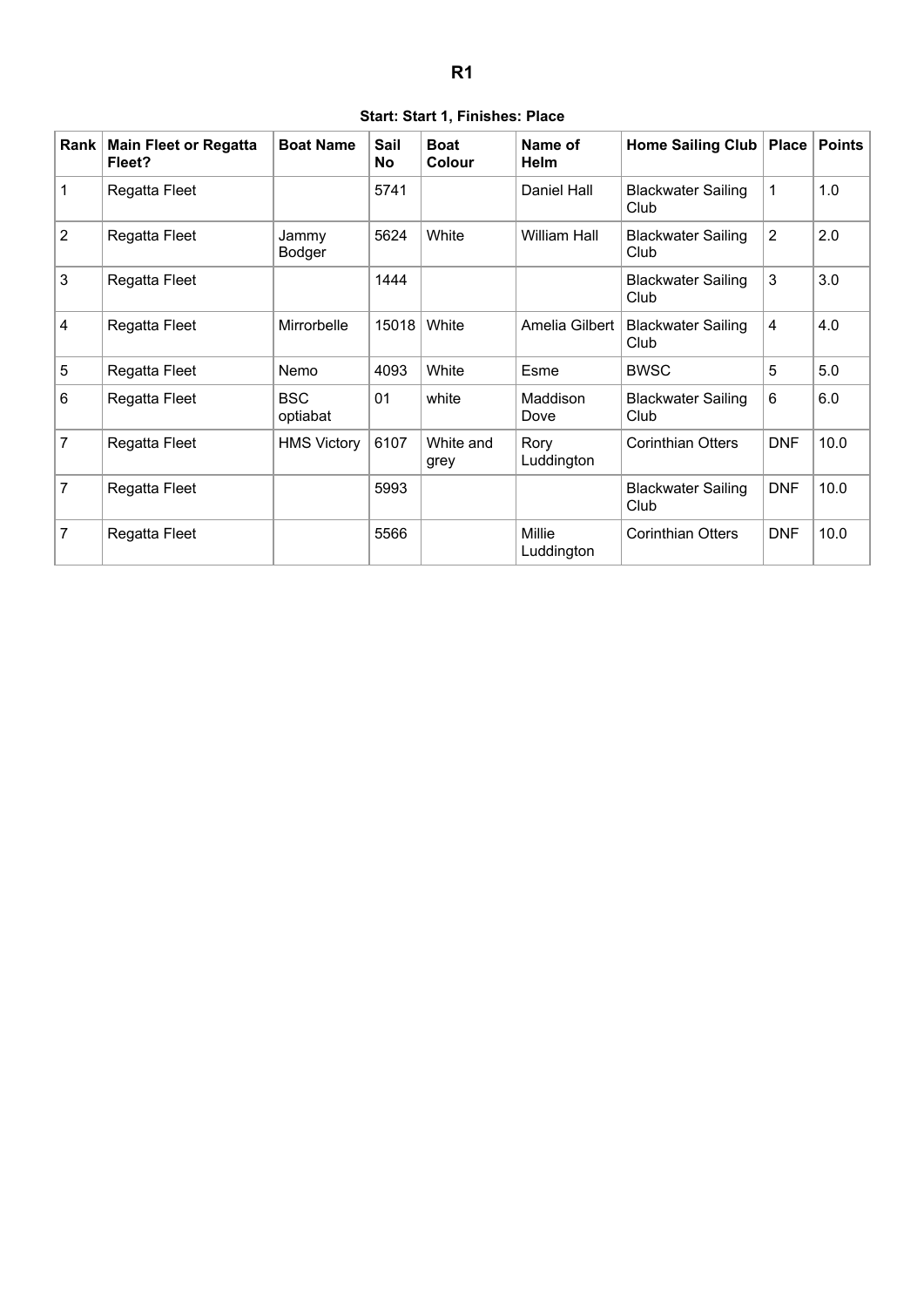<span id="page-2-0"></span>

| Rank           | <b>Main Fleet or Regatta</b><br>Fleet? | <b>Boat Name</b>       | Sail<br>No | <b>Boat</b><br>Colour | Name of<br><b>Helm</b> | <b>Home Sailing Club</b>          | <b>Place</b>   | <b>Points</b> |
|----------------|----------------------------------------|------------------------|------------|-----------------------|------------------------|-----------------------------------|----------------|---------------|
| $\mathbf{1}$   | Regatta Fleet                          | Mirrorbelle            | 15018      | White                 | Amelia Gilbert         | <b>Blackwater Sailing</b><br>Club | 1              | 1.0           |
| $\overline{2}$ | Regatta Fleet                          | Jammy<br>Bodger        | 5624       | White                 | <b>William Hall</b>    | <b>Blackwater Sailing</b><br>Club | $\overline{2}$ | 2.0           |
| 3              | Regatta Fleet                          |                        | 5741       |                       | Daniel Hall            | <b>Blackwater Sailing</b><br>Club | 3              | 3.5           |
| $\mathbf{3}$   | Regatta Fleet                          |                        | 5993       |                       |                        | <b>Blackwater Sailing</b><br>Club | 3              | 3.5           |
| 5              | Regatta Fleet                          | <b>HMS Victory</b>     | 6107       | White and<br>grey     | Rory<br>Luddington     | <b>Corinthian Otters</b>          | 4              | 5.0           |
| 6              | Regatta Fleet                          |                        | 1444       |                       |                        | <b>Blackwater Sailing</b><br>Club | 5              | 6.0           |
| 7              | Regatta Fleet                          | <b>BSC</b><br>optiabat | 01         | white                 | Maddison<br>Dove       | <b>Blackwater Sailing</b><br>Club | 6              | 7.0           |
| 8              | Regatta Fleet                          | Nemo                   | 4093       | White                 | Esme                   | <b>BWSC</b>                       | <b>DNF</b>     | 10.0          |
| 8              | Regatta Fleet                          |                        | 5566       |                       | Millie<br>Luddington   | <b>Corinthian Otters</b>          | <b>DNF</b>     | 10.0          |

#### **Start: Start 1, Finishes: Place**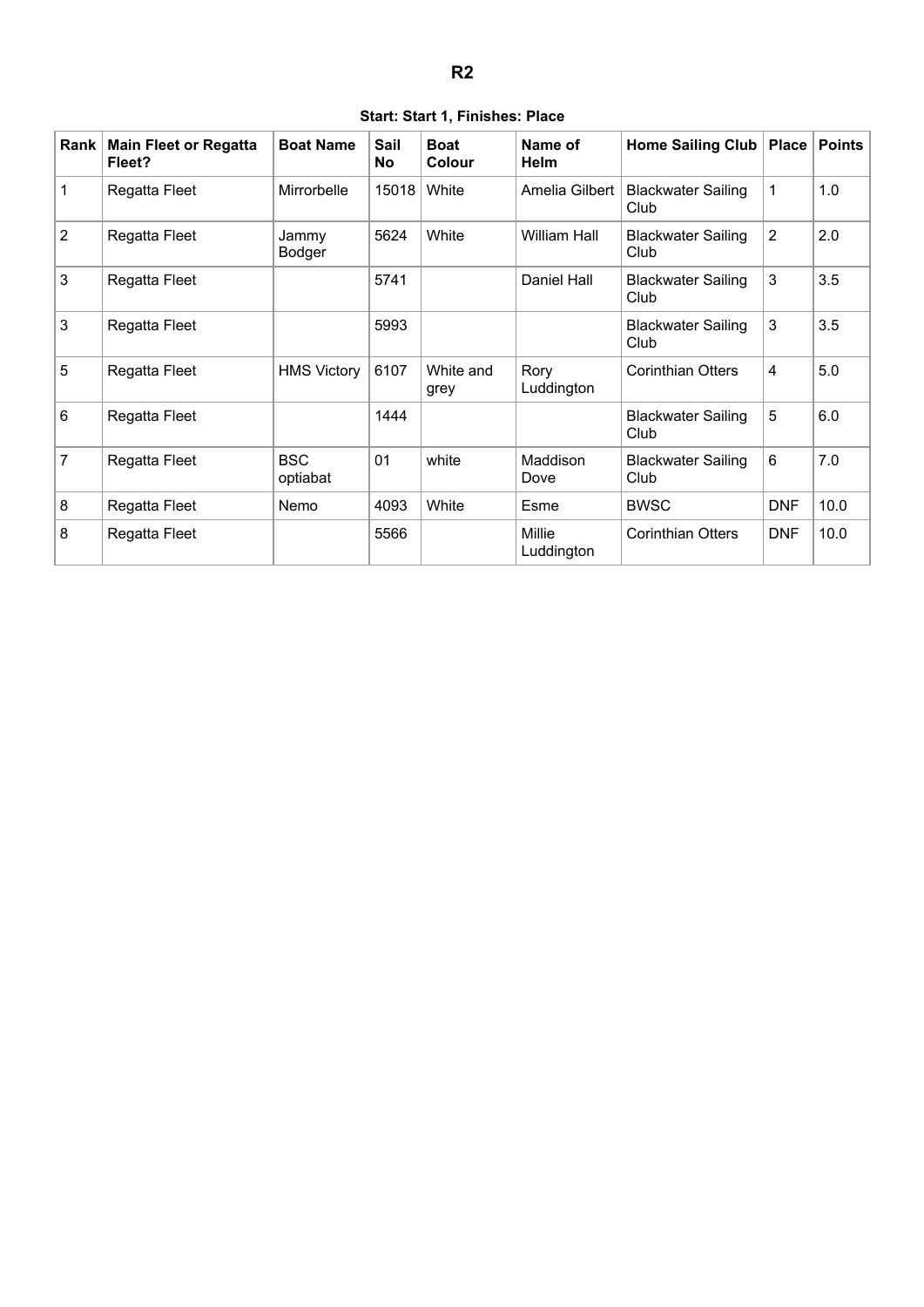<span id="page-3-0"></span>

| Rank | <b>Main Fleet or Regatta</b><br>Fleet? | <b>Boat Name</b>       | Sail<br>No | <b>Boat</b><br>Colour | Name of<br><b>Helm</b> | <b>Home Sailing Club</b>          | <b>Place</b>   | <b>Points</b> |
|------|----------------------------------------|------------------------|------------|-----------------------|------------------------|-----------------------------------|----------------|---------------|
| 1    | Regatta Fleet                          |                        | 5993       |                       |                        | <b>Blackwater Sailing</b><br>Club | $\mathbf 1$    | 1.0           |
| 2    | Regatta Fleet                          |                        | 5741       |                       | Daniel Hall            | <b>Blackwater Sailing</b><br>Club | $\overline{2}$ | 2.0           |
| 3    | Regatta Fleet                          | Mirrorbelle            | 15018      | White                 | Amelia<br>Gilbert      | <b>Blackwater Sailing</b><br>Club | 3              | 3.0           |
| 4    | Regatta Fleet                          | <b>HMS Victory</b>     | 6107       | White and<br>grey     | Rory<br>Luddington     | <b>Corinthian Otters</b>          | 4              | 4.0           |
| 5    | Regatta Fleet                          | <b>BSC</b><br>optiabat | 01         | white                 | Maddison<br>Dove       | <b>Blackwater Sailing</b><br>Club | 5              | 5.0           |
| 6    | Regatta Fleet                          | Nemo                   | 4093       | White                 | Esme                   | <b>BWSC</b>                       | 6              | 6.0           |
| 7    | Regatta Fleet                          | Jammy<br>Bodger        | 5624       | White                 | William Hall           | <b>Blackwater Sailing</b><br>Club | 7              | 7.0           |
| 8    | Regatta Fleet                          |                        | 1444       |                       |                        | <b>Blackwater Sailing</b><br>Club | <b>DNF</b>     | 10.0          |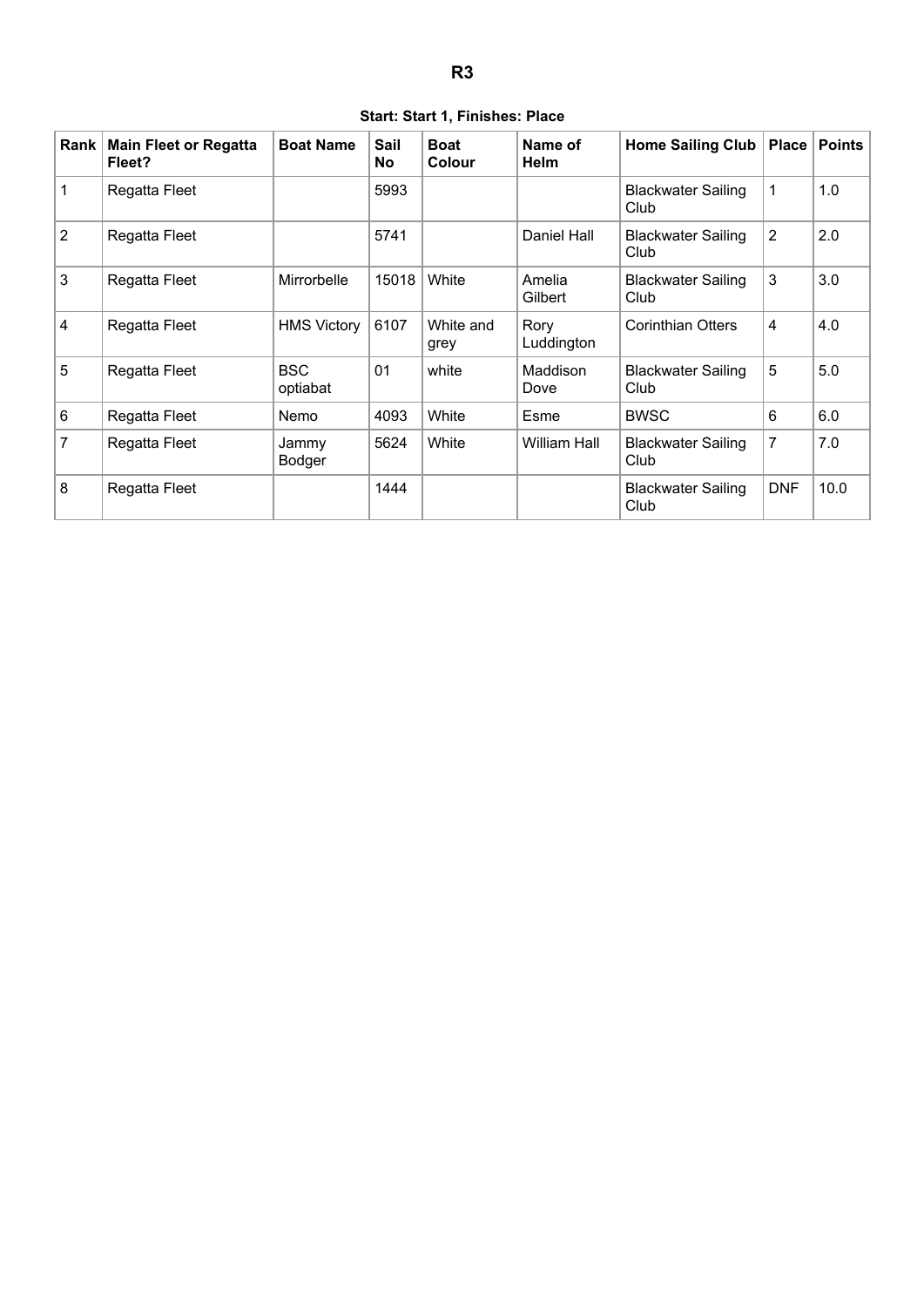|  | Start: Start 1, Finishes: Place |  |
|--|---------------------------------|--|
|  |                                 |  |

<span id="page-4-0"></span>

| Rank           | <b>Main Fleet or Regatta</b><br>Fleet? | <b>Boat Name</b>       | Sail<br>No | <b>Boat</b><br>Colour | Name of<br><b>Helm</b>      | <b>Home Sailing Club</b>          | Place          | <b>Points</b> |
|----------------|----------------------------------------|------------------------|------------|-----------------------|-----------------------------|-----------------------------------|----------------|---------------|
| 1              | Regatta Fleet                          |                        | 5741       |                       | Daniel Hall                 | <b>Blackwater Sailing</b><br>Club | $\mathbf{1}$   | 1.0           |
| $\overline{2}$ | Regatta Fleet                          | <b>HMS Victory</b>     | 6107       | White and<br>grey     | Rory<br>Luddington          | <b>Corinthian Otters</b>          | $\overline{2}$ | 2.0           |
| 3              | Regatta Fleet                          | Jammy<br>Bodger        | 5624       | White                 | <b>William Hall</b>         | <b>Blackwater Sailing</b><br>Club | 3              | 3.0           |
| $\overline{4}$ | Regatta Fleet                          | Nemo                   | 4093       | White                 | Esme                        | <b>BWSC</b>                       | 4              | 4.0           |
| 5              | Regatta Fleet                          |                        | 5993       |                       |                             | <b>Blackwater Sailing</b><br>Club | 5              | 5.0           |
| 6              | Regatta Fleet                          | Mirrorbelle            | 15018      | White                 | Amelia Gilbert              | <b>Blackwater Sailing</b><br>Club | 6              | 6.0           |
| 7              | Regatta Fleet                          |                        | 1444       |                       |                             | <b>Blackwater Sailing</b><br>Club | 7              | 7.0           |
| 8              | Regatta Fleet                          |                        | 5566       |                       | <b>Millie</b><br>Luddington | <b>Corinthian Otters</b>          | 8              | 8.0           |
| 9              | Regatta Fleet                          | <b>BSC</b><br>optiabat | 01         | white                 | Maddison<br>Dove            | <b>Blackwater Sailing</b><br>Club | <b>DNF</b>     | 10.0          |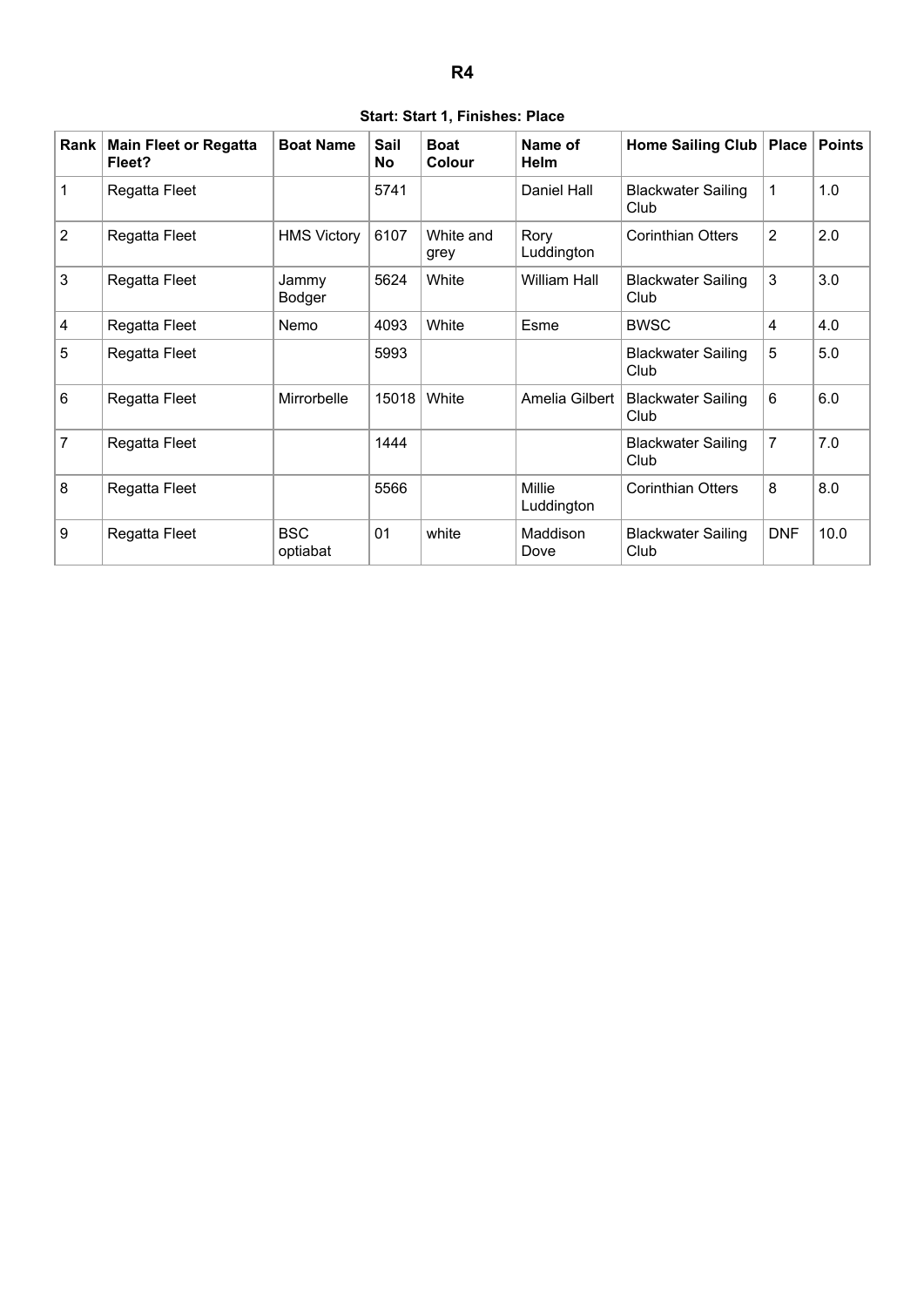|  | Start: Start 1, Finishes: Place |  |
|--|---------------------------------|--|
|  |                                 |  |

<span id="page-5-0"></span>

| Rank           | <b>Main Fleet or Regatta</b><br>Fleet? | <b>Boat Name</b>       | Sail<br><b>No</b> | <b>Boat</b><br>Colour | Name of<br><b>Helm</b>      | Home Sailing Club                 | Place          | <b>Points</b> |
|----------------|----------------------------------------|------------------------|-------------------|-----------------------|-----------------------------|-----------------------------------|----------------|---------------|
| 1              | Regatta Fleet                          |                        | 5741              |                       | Daniel Hall                 | <b>Blackwater Sailing</b><br>Club | 1              | 1.0           |
| 2              | Regatta Fleet                          | <b>HMS Victory</b>     | 6107              | White and<br>grey     | Rory<br>Luddington          | <b>Corinthian Otters</b>          | $\overline{2}$ | 2.0           |
| 3              | Regatta Fleet                          | Mirrorbelle            | 15018             | White                 | Amelia Gilbert              | <b>Blackwater Sailing</b><br>Club | 3              | 3.0           |
| $\overline{4}$ | Regatta Fleet                          | Nemo                   | 4093              | White                 | Esme                        | <b>BWSC</b>                       | 4              | 4.0           |
| 5              | Regatta Fleet                          |                        | 5993              |                       |                             | <b>Blackwater Sailing</b><br>Club | 5              | 5.0           |
| 6              | Regatta Fleet                          |                        | 5566              |                       | <b>Millie</b><br>Luddington | <b>Corinthian Otters</b>          | 6              | 6.0           |
| 7              | Regatta Fleet                          |                        | 1444              |                       |                             | <b>Blackwater Sailing</b><br>Club | 7              | 7.0           |
| 8              | Regatta Fleet                          | Jammy<br>Bodger        | 5624              | White                 | <b>William Hall</b>         | <b>Blackwater Sailing</b><br>Club | 8              | 8.0           |
| 9              | Regatta Fleet                          | <b>BSC</b><br>optiabat | 01                | white                 | Maddison<br>Dove            | <b>Blackwater Sailing</b><br>Club | <b>DNF</b>     | 10.0          |